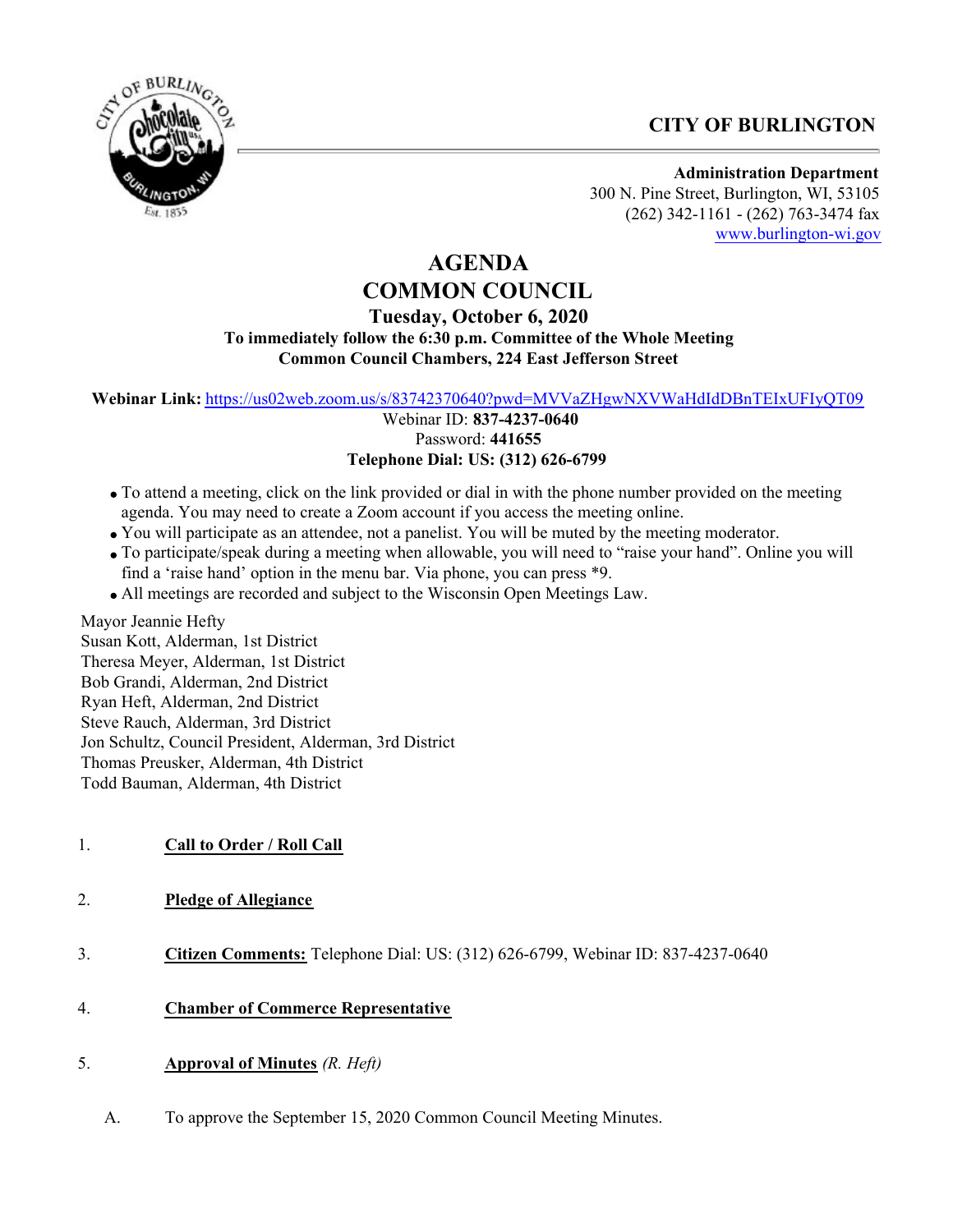# 6. **Letters and Communications** *(S. Rauch)*

A. To Approve the Correspondence from Lauren Nadolski.

# 7. **Reports by Aldermanic Representatives and Department Heads**

- 8. **Reports** *(J. Schultz)*
	- A. To approve Reports 1-6 as submitted.

#### 9. **Payment of Prepaids and Vouchers** *(T. Preusker)*

A. To approve the Prepaid and Voucher list for bills accrued through October 6, 2020:

| Total Prepaid:       | $\$\$218,060.70$   |
|----------------------|--------------------|
| Total Vouchers:      | $\$\, 168, 209.99$ |
| $\parallel$ ACH      | $\$\,112,346.88$   |
| <b>Scrand Total:</b> | $\ $ \$498,617.57  |

#### 10. **Special Events** *(T. Bauman)*

A. To consider approval of each individual Special Event Application by named event as submitted.

# 11. **PUBLIC HEARINGS:**

- A. To hear comments and concerns regarding a rezone request for property located along Falcon Ridge Drive. *(S. Kott)*
- B. To hear comments and concerns regarding City of Burlington's intention to exercise its police power in accordance with §66.0703, Wis. Stats., and §274-3 of the Code of the City of Burlington to levy special assessments upon property for reconstruction of various sidewalks. *(T. Meyer)*
- C. To hear comments regarding its proposed application for Community Development Block Grant Public Facilities Program (CDBG-PF) funds. *(B. Grandi)*

# 12. **RESOLUTIONS:**

- A. **Resolution 5032(28)** To Declare Intent to Exercise Special Assessment Powers For Reconstruction of Sidewalks at Various Locations. *(S. Rauch)*
- B. **Resolution 5034(30)** To Approve the Award of the Bid for Tuck-Pointing City Hall to Scherrer Construction Company, Inc. for the Not-to-Exceed amount of \$22,675. *(J. Schultz)*